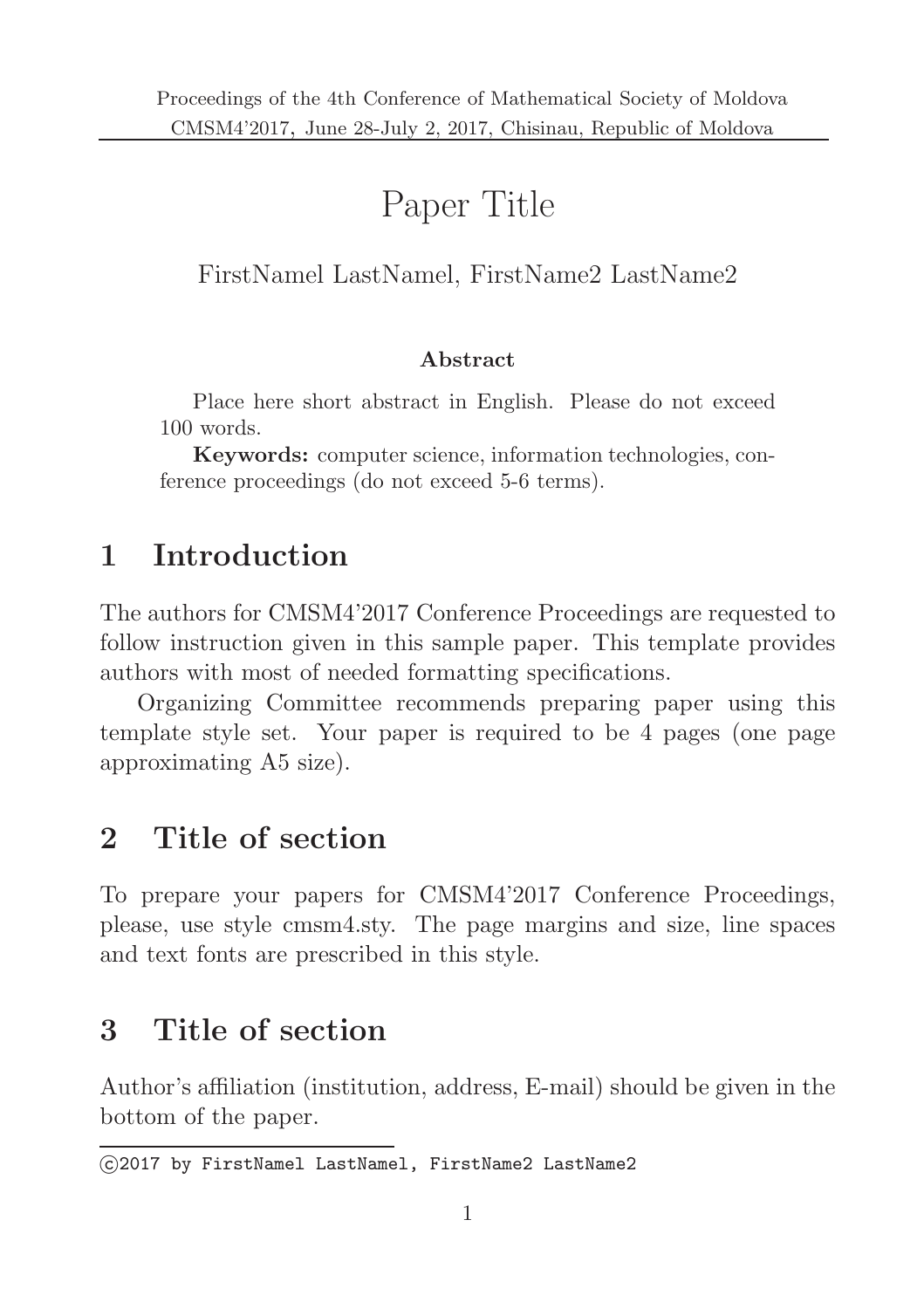In the beginning of the paper abstract and keywords should be given. Abstract should be about 100 words.

Paper text may be divided in a number of sections, subsections and subsubsections.

Equations should be centered and labelled. Equation numbers, within parentheses, are to position flush right, as in Eq. (1).

$$
\frac{\partial^2 i}{\partial x^2} = \frac{LC}{(\Delta x)^2} \frac{\partial^2 i}{\partial t^2} + \frac{L}{(\Delta x)^2 R} \frac{\partial i}{\partial t}
$$
(1)

Larger equation must be split in multiple lines, as in Eq. (2). Number equations consecutively.

$$
S(x) = f_i + (f_{i+1} - f_i)t + \frac{h_i^2 M_i (1 - t)((1 - t)^{\alpha_i} - 1)}{\alpha_i (\alpha_i + 1)} + \frac{h_i^2 M_{i+1} t(t^{\alpha_i} - 1)}{\alpha_i (\alpha_i + 1)}
$$
(2)

where the following notations are used:

$$
t = (x - x_i)/h_i, h_i = x_{i+1} - x_i, S''(x_i) = M_i.
$$

All figures must be stored in \*.eps format with the minimum resolution of 300 dpi. Each figure must have a caption under the figure (see Fig.1).



Figure 1. Caption for Figure 1.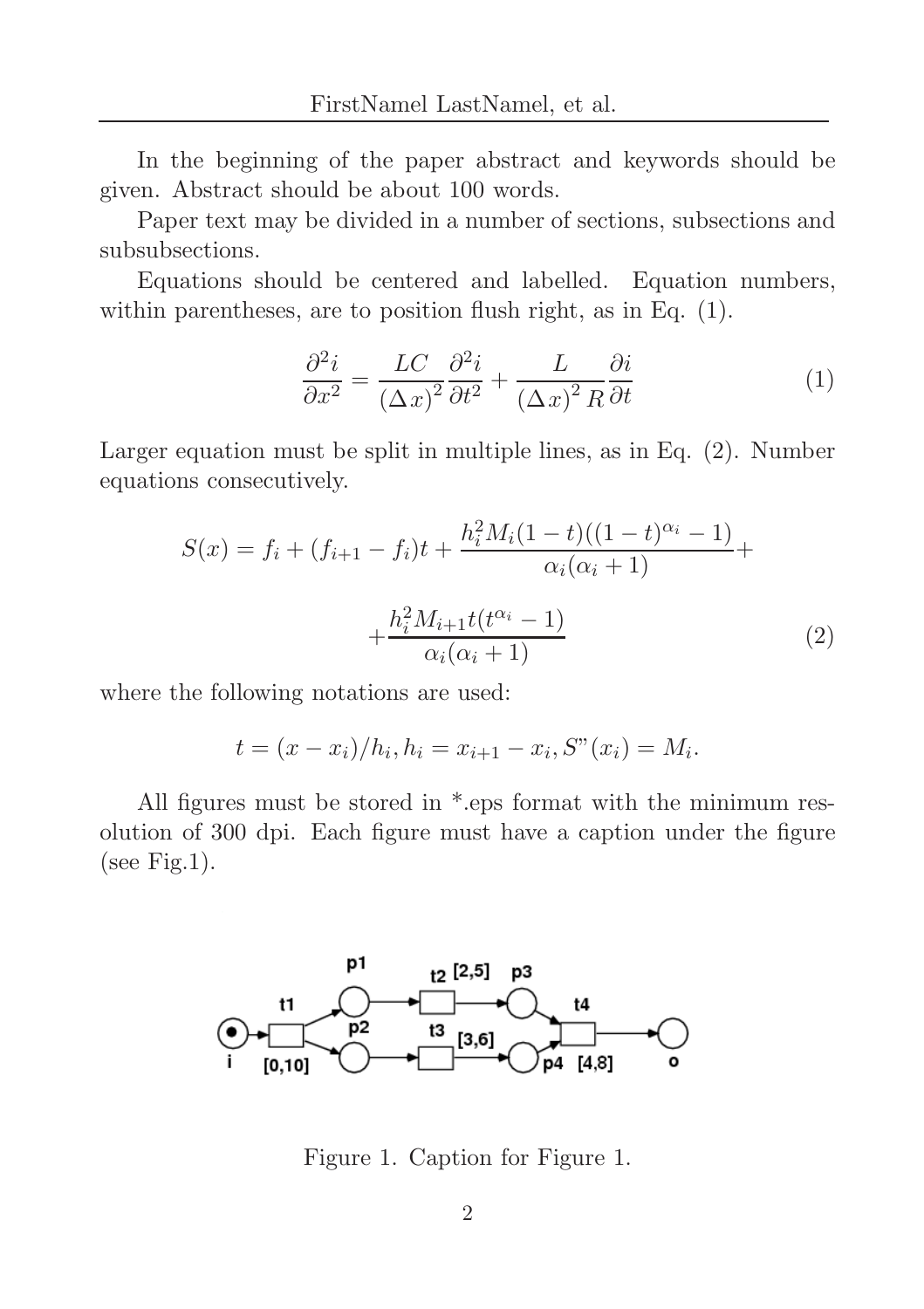When you refer to an equation, a figure, a table, a section or literature references in the text of the paper please use the following expressing: Eq.  $(1)$ , Eqs.  $(1)$  and  $(2)$ , Fig. 1, Figs. 1 and 2, Table 1, Tables 1 and 2, Section 1, [1], [2, 4-7].

### 4 Title of section

Below there is example for Definition, Theorem and Corollary layout. Also pattern for Example and Table are given. These layouts are recommended, but not obligatory.

#### 4.1 Example of subsection 1

**Definition 1 [3].** A vertex y is called copy for vertex  $x(x \neq y)$ , in graph  $G = (X;U)$  if  $\Gamma(x) = \Gamma(y)$ .

**Theorem 1 [6].** If  $T$  is a tree with at least 3 vertexes, then graph  $G = L(T, T_0)$  is d-convex simple and planar.

#### 4.2 Example of subsection 2

**Corollary 1** For a graph  $K_n$  with  $n \geq 3$ , we have:

$$
\begin{cases} \overline{\chi}(K_n) = \frac{9k^2 - 7k}{3} & \text{if } n = 3k\\ \overline{\chi}(K_n) = \frac{9k^2 + k - 2}{3} & \text{if } n = 3k + 1\\ \overline{\chi}(K_n) = \frac{9k^2 + 5k - 2}{2} & \text{if } n = 3k + 2 \end{cases}
$$

#### 4.2.1 Example of Subsubsection

**Example 1** Let  $A = Q[x^2, xy] \subseteq Q[x, y]$  and use the degree lexicographical order with  $x > y$ . The set  $F = \{x^2, xy\}$  is a SAGBI basis for A. Let  $g = x^3y + x^2$  and  $h = x^4 + x^2y^2$  in A. A Hilbert basis for the set of solutions of the equation (3) is:

$$
\vec{v}_1 = (0, 0, 1, 0, 1, 0), \quad \vec{v}_2 = (0, 1, 0, 1, 0, 0), \quad \vec{v}_3 = (0, 2, 0, 0, 0, 1), \n\vec{v}_4 = (1, 0, 0, 1, 1, 0), \quad \vec{v}_5 = (1, 1, 0, 0, 1, 1), \quad \vec{v}_6 = (2, 0, 0, 0, 2, 1).
$$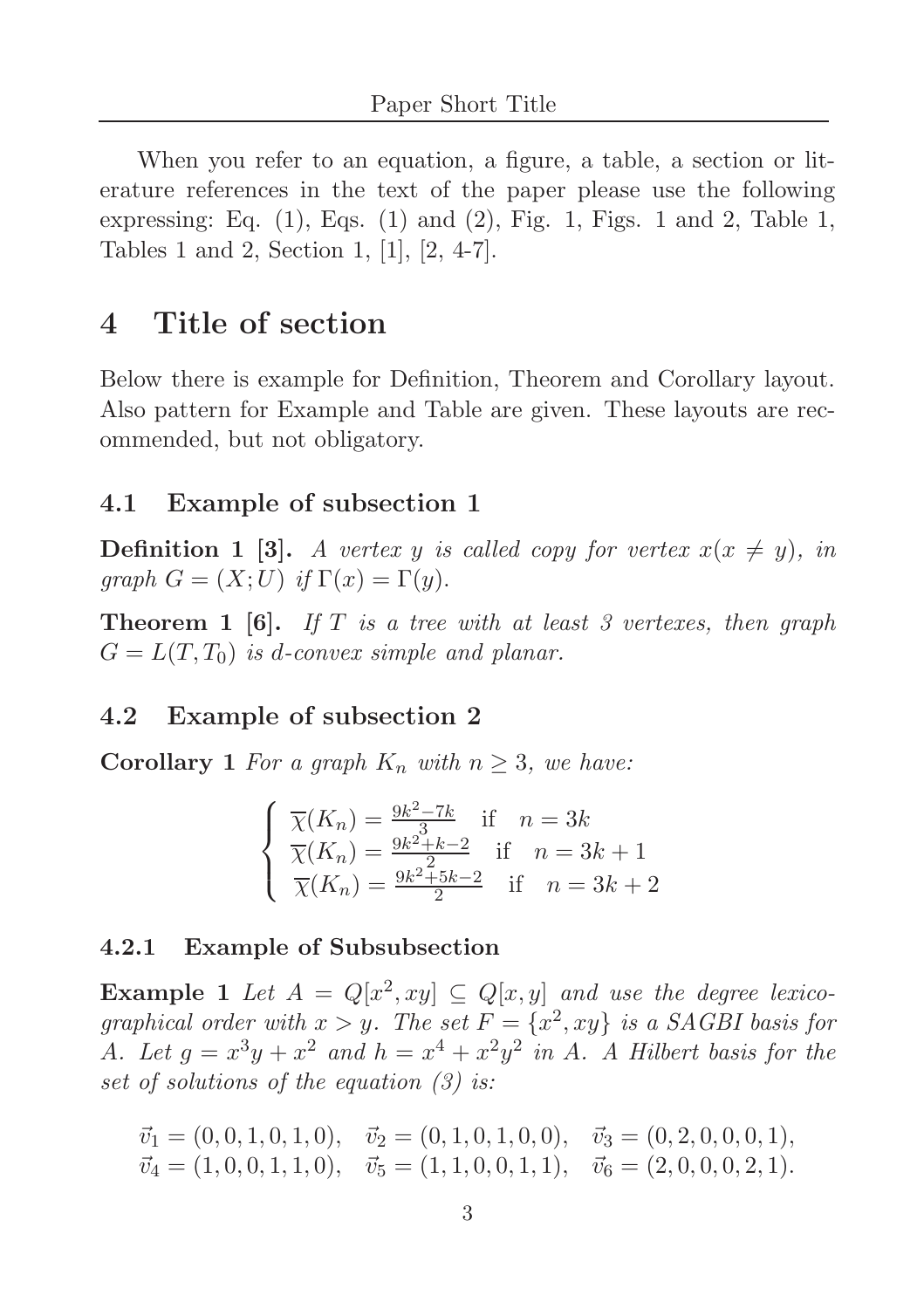Thus  $PV = {\vec{v}_5}$ , so by Algorithm 1 a syzygy family for  $(g, h)$  is  $\{G^{(1,1,0)} - H^{(0,1,1)}\} = \{-x^3y^3 + x^4\}.$ 

Tables must have caption located above the table (see Table 1).

|          | $V(I_1)$ | $V(I_2)$ | $V(I_3)$ | $V(I_4)$ | $V(I_5)$ |
|----------|----------|----------|----------|----------|----------|
| $V(I_1)$ |          | 571.3183 | 293.0381 | 675.6527 | 319.3169 |
| $V(I_2)$ | 571.3183 |          | 599.5098 | 359.3718 | 618.9163 |
| $V(I_3)$ | 293.0381 | 599.5098 |          | 686.5573 | 361.6215 |
| $V(I_4)$ | 675.6527 | 359.3718 | 686.5573 |          | 712.8829 |
| $(I_5)$  | 319.3169 | 618.9163 | 361.6215 | 712.8829 |          |

Table 1. Distances between image feature vectors

## 5 Conclusion

In this paper the instructions for preparing camera ready paper for including in the Proceedings of the Conference CMSM4'2017 is given.

Acknowledgments. ... has supported part of the research for this paper.

### References

- [1] Use References CMSM4 2017 Style
- [2] A.A. Waksman. Permutation Network. Journal of the ACM, vol. 15, no 1 (1968), pp. 159–163.
- [3] M. Portz. A generallized description of DES-based and Benes-based permutation generators. LNCS, vol. 718 (1992), pp. 397–409.
- [4] M. Kwan. The design of the ICE encryption algorithm. The 4th International Workshop, Fast Software Encryption - FSE '97 Proc. LNCS, vol. 1267 (1997), pp. 69–82.